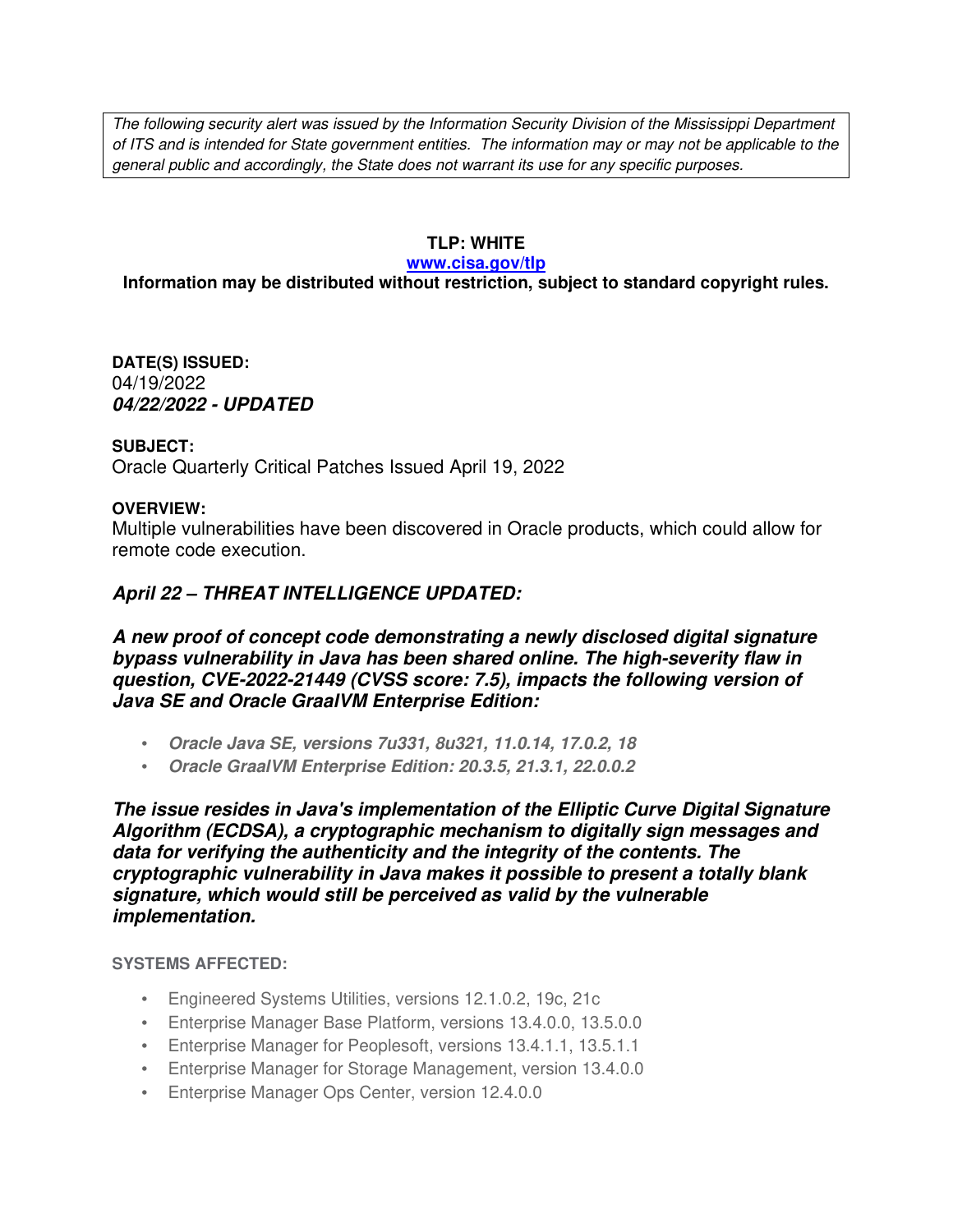- Helidon, versions 1.4.7, 1.4.10, 2.0.0-RC1
- Instantis EnterpriseTrack, versions 17.1, 17.2, 17.3
- JD Edwards EnterpriseOne Tools, versions prior to 9.2.6.3
- JD Edwards World Security, version A9.4
- Management Cloud Engine, versions 1.5.0 and prior
- Middleware Common Libraries and Tools, versions 12.2.1.3.0, 12.2.1.4.0, 14.1.1.0.0
- MySQL Cluster, versions 7.4.35 and prior, 7.5.25 and prior, 7.6.21 and prior, 8.0.28 and prior
- MySQL Connectors, versions 8.0.28 and prior
- MySQL Enterprise Monitor, versions 8.0.29 and prior
- MySQL Server, versions 5.7.37 and prior, 8.0.28 and prior
- MySQL Workbench, versions 8.0.28 and prior
- Oracle Advanced Supply Chain Planning, versions 12.1, 12.2
- Oracle Agile Engineering Data Management, version 6.2.1.0
- Oracle Agile PLM, version 9.3.6
- Oracle Agile PLM MCAD Connector, version 3.6
- Oracle Application Express, versions prior to 22.1
- Oracle Application Testing Suite, version 13.3.0.1
- Oracle Autovue for Agile Product Lifecycle Management, version 21.0.2
- Oracle Banking Deposits and Lines of Credit Servicing, version 2.12.0
- Oracle Banking Enterprise Default Management, versions 2.7.1, 2.10.0, 2.12.0
- Oracle Banking Loans Servicing, version 2.12.0
- Oracle Banking Party Management, version 2.7.0
- Oracle Banking Payments, version 14.5
- Oracle Banking Platform, versions 2.6.2, 2.7.1, 2.12.0
- Oracle Banking Trade Finance, version 14.5
- Oracle Banking Treasury Management, version 14.5
- Oracle Blockchain Platform, versions prior to 21.1.2
- Oracle Business Intelligence Enterprise Edition, versions 5.5.0.0.0, 5.9.0.0.0, 12.2.1.3.0, 12.2.1.4.0
- Oracle Business Process Management Suite, versions 12.2.1.3.0, 12.2.1.4.0
- Oracle Coherence, versions 12.2.1.3.0, 12.2.1.4.0, 14.1.1.0.0
- Oracle Commerce Guided Search, version 11.3.2
- Oracle Communications ASAP, version 7.3
- Oracle Communications Billing and Revenue Management, versions 12.0.0.4, 12.0.0.5
- Oracle Communications Cloud Native Core Automated Test Suite, versions 1.8.0, 1.9.0, 22.1.0
- Oracle Communications Cloud Native Core Binding Support Function, version 1.11.0
- Oracle Communications Cloud Native Core Console, versions 1.9.0, 22.1.0
- Oracle Communications Cloud Native Core Network Exposure Function, version 22.1.0
- Oracle Communications Cloud Native Core Network Function Cloud Native Environment, versions 1.10.0, 22.1.0
- Oracle Communications Cloud Native Core Network Repository Function, versions 1.15.0, 1.15.1, 22.1.0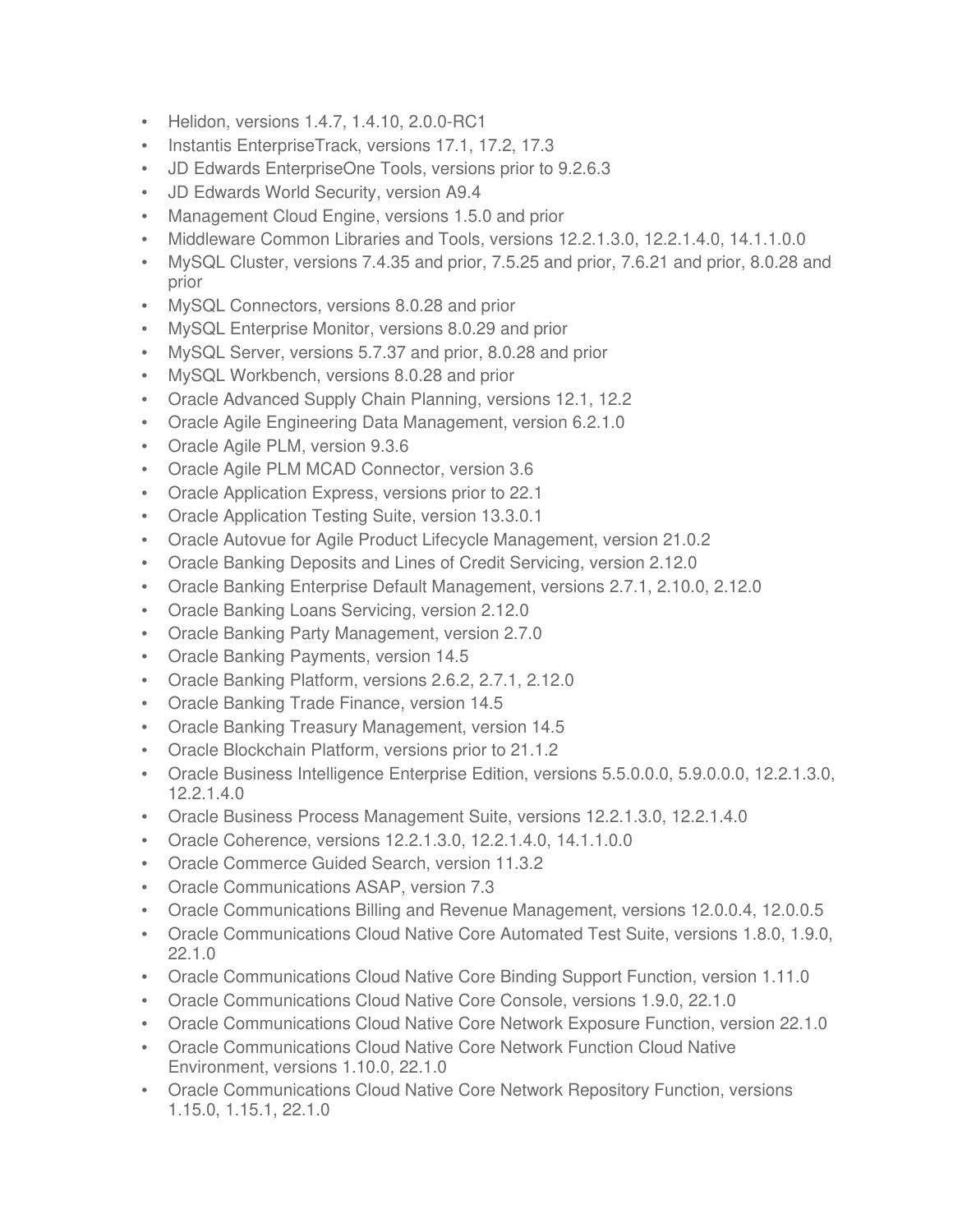- Oracle Communications Cloud Native Core Network Slice Selection Function, versions 1.8.0, 22.1.0
- Oracle Communications Cloud Native Core Policy, versions 1.14.0, 1.15.0, 22.1.0
- Oracle Communications Cloud Native Core Security Edge Protection Proxy, versions 1.7.0, 22.1.0
- Oracle Communications Cloud Native Core Service Communication Proxy, version 1.15.0
- Oracle Communications Cloud Native Core Unified Data Repository, versions 1.15.0, 22.1.0
- Oracle Communications Contacts Server, version 8.0.0.6.0
- Oracle Communications Convergence, versions 3.0.2.2, 3.0.3.0
- Oracle Communications Convergent Charging Controller, versions 6.0.1.0.0, 12.0.1.0.0- 12.0.4.0.0
- Oracle Communications Design Studio, versions 7.3.5, 7.4.0-7.4.2
- Oracle Communications Diameter Intelligence Hub, versions 8.0.0-8.2.3
- Oracle Communications Diameter Signaling Router, version 8.4.0.0
- Oracle Communications EAGLE Application Processor
- Oracle Communications EAGLE Element Management System, version 46.6
- Oracle Communications EAGLE FTP Table Base Retrieval, version 4.5
- Oracle Communications EAGLE LNP Application Processor, versions 10.1, 10.2
- Oracle Communications EAGLE Software, versions 46.7.0, 46.8.0-46.8.2, 46.9.1-46.9.3
- Oracle Communications Element Manager, versions prior to 9.0
- Oracle Communications Evolved Communications Application Server, version 7.1
- Oracle Communications Instant Messaging Server, version 10.0.1.5.0
- Oracle Communications Interactive Session Recorder, version 6.4
- Oracle Communications IP Service Activator, version 7.4.0
- Oracle Communications Messaging Server, version 8.1
- Oracle Communications MetaSolv Solution, version 6.3.1
- Oracle Communications Network Charging and Control, versions 6.0.1.0.0, 12.0.1.0.0- 12.0.4.0.0
- Oracle Communications Network Integrity, versions 7.3.2, 7.3.5, 7.3.6
- Oracle Communications Operations Monitor, versions 4.3, 4.4, 5.0
- Oracle Communications Order and Service Management, versions 7.3, 7.4
- Oracle Communications Performance Intelligence Center (PIC) Software, versions 10.3.0.0.0-10.3.0.2.1, 10.4.0.1.0-10.4.0.3.1
- Oracle Communications Policy Management, versions 12.5.0.0.0, 12.6.0.0.0
- Oracle Communications Pricing Design Center, versions 12.0.0.4, 12.0.0.5
- Oracle Communications Services Gatekeeper, version 7.0.0.0.0
- Oracle Communications Session Border Controller, versions 8.4, 9.0
- Oracle Communications Session Report Manager, versions prior to 9.0
- Oracle Communications Session Route Manager, versions prior to 9.0
- Oracle Communications Unified Inventory Management, versions 7.4.1, 7.4.2
- Oracle Communications Unified Session Manager, versions 8.2.5, 8.4.5
- Oracle Communications User Data Repository, version 12.4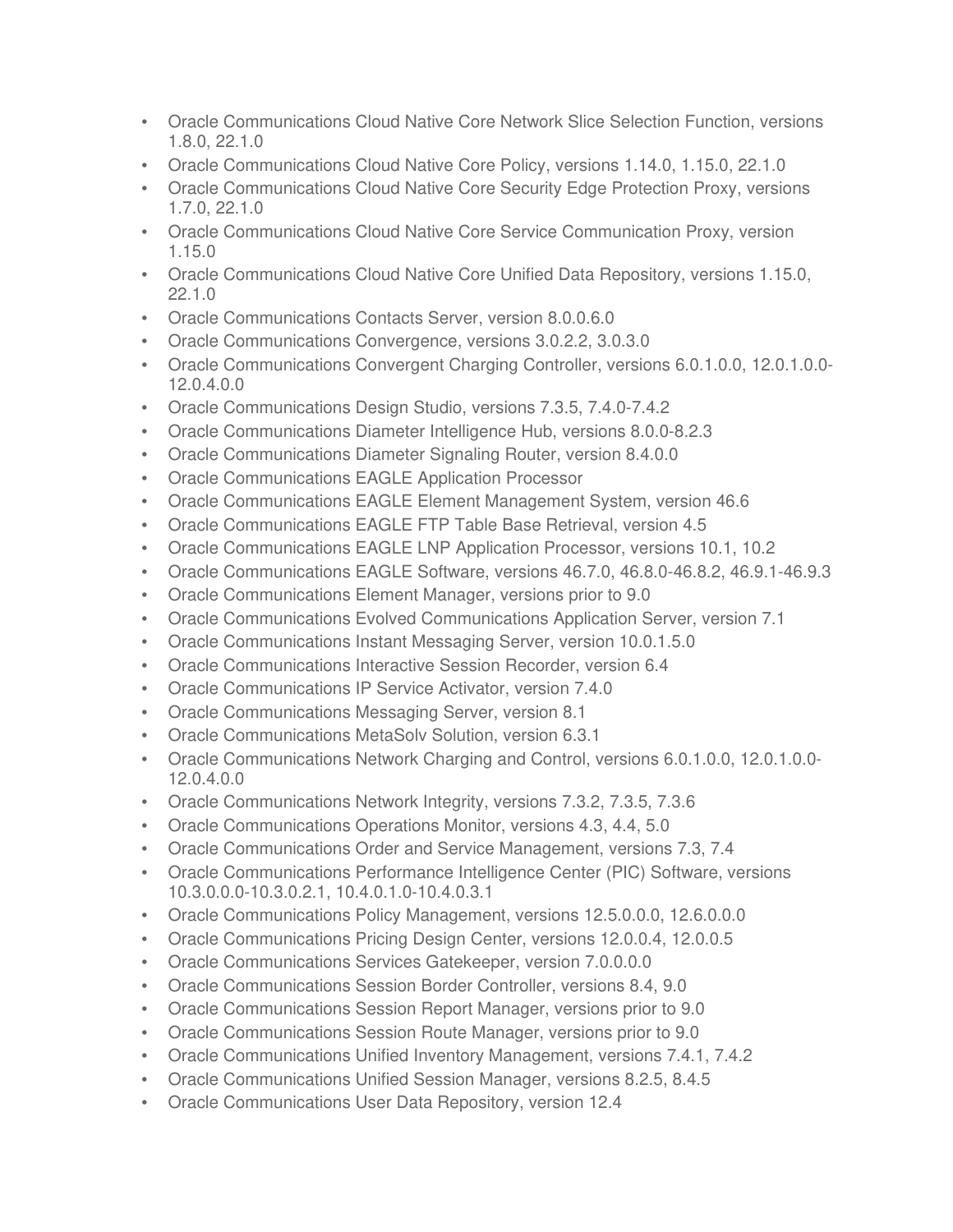- Oracle Communications WebRTC Session Controller, version 7.2.1
- Oracle Data Integrator, versions 12.2.1.3.0, 12.2.1.4.0
- Oracle Database Server, versions 12.1.0.2, 19c, 21c
- Oracle Documaker, versions 12.6.0, 12.6.2-12.6.4, 12.7.0
- Oracle E-Business Suite, versions 12.2.4-12.2.11, [EBS Cloud Manager and Backup Module] prior to 22.1.1.1, [Enterprise Command Center] 7.0, [Enterprise Information Discovery] 7-9
- Oracle Enterprise Communications Broker, versions 3.2, 3.3
- Oracle Enterprise Session Border Controller, versions 8.4, 9.0
- Oracle Ethernet Switch ES1-24, version 1.3.1
- Oracle Ethernet Switch TOR-72, version 1.2.2
- Oracle Financial Services Analytical Applications Infrastructure, versions 8.0.6.0-8.0.9.0, 8.1.0.0-8.1.2.0
- Oracle Financial Services Behavior Detection Platform, versions 8.0.6.0-8.0.8.0, 8.1.1.0, 8.1.1.1, 8.1.2.0
- Oracle Financial Services Enterprise Case Management, versions 8.0.7.1, 8.0.7.2, 8.0.8.0, 8.0.8.1, 8.1.1.0, 8.1.1.1, 8.1.2.0
- Oracle Financial Services Revenue Management and Billing, versions 2.7.0.0, 2.7.0.1, 2.8.0.0
- Oracle FLEXCUBE Universal Banking, versions 11.83.3, 12.1-12.4, 14.0-14.3, 14.5
- Oracle Global Lifecycle Management OPatch
- Oracle GoldenGate, versions prior to 12.3.0.1.2, prior to 23.1
- Oracle GoldenGate Application Adapters, versions prior to 23.1
- Oracle GoldenGate Big Data and Application Adapters, versions prior to 23.1
- Oracle GraalVM Enterprise Edition, versions 20.3.5, 21.3.1, 22.0.0.2
- Oracle Health Sciences Empirica Signal, versions 9.1.0.6, 9.2.0.0
- Oracle Health Sciences InForm, versions 6.2.1.1, 6.3.2.1, 7.0.0.0
- Oracle Health Sciences InForm Publisher, versions 6.2.1.1, 6.3.1.1
- Oracle Health Sciences Information Manager, versions 3.0.1-3.0.4
- Oracle Healthcare Data Repository, versions 8.1.0, 8.1.1
- Oracle Healthcare Foundation, versions 7.3.0.1-7.3.0.4
- Oracle Healthcare Master Person Index, version 5.0.1
- Oracle Healthcare Translational Research, versions 4.1.0, 4.1.1
- Oracle Hospitality Suite8, versions 8.10.2, 8.11.0-8.14.0
- Oracle Hospitality Token Proxy Service, version 19.2
- Oracle HTTP Server, versions 12.2.1.3.0, 12.2.1.4.0
- Oracle Hyperion BI+, versions prior to 11.2.8.0
- Oracle Hyperion Calculation Manager, versions prior to 11.2.8.0
- Oracle Hyperion Data Relationship Management, versions prior to 11.2.8.0, prior to 11.2.9.0
- Oracle Hyperion Financial Management, versions prior to 11.2.8.0
- Oracle Hyperion Infrastructure Technology, versions prior to 11.2.8.0
- Oracle Hyperion Planning, versions prior to 11.2.8.0
- Oracle Hyperion Profitability and Cost Management, versions prior to 11.2.8.0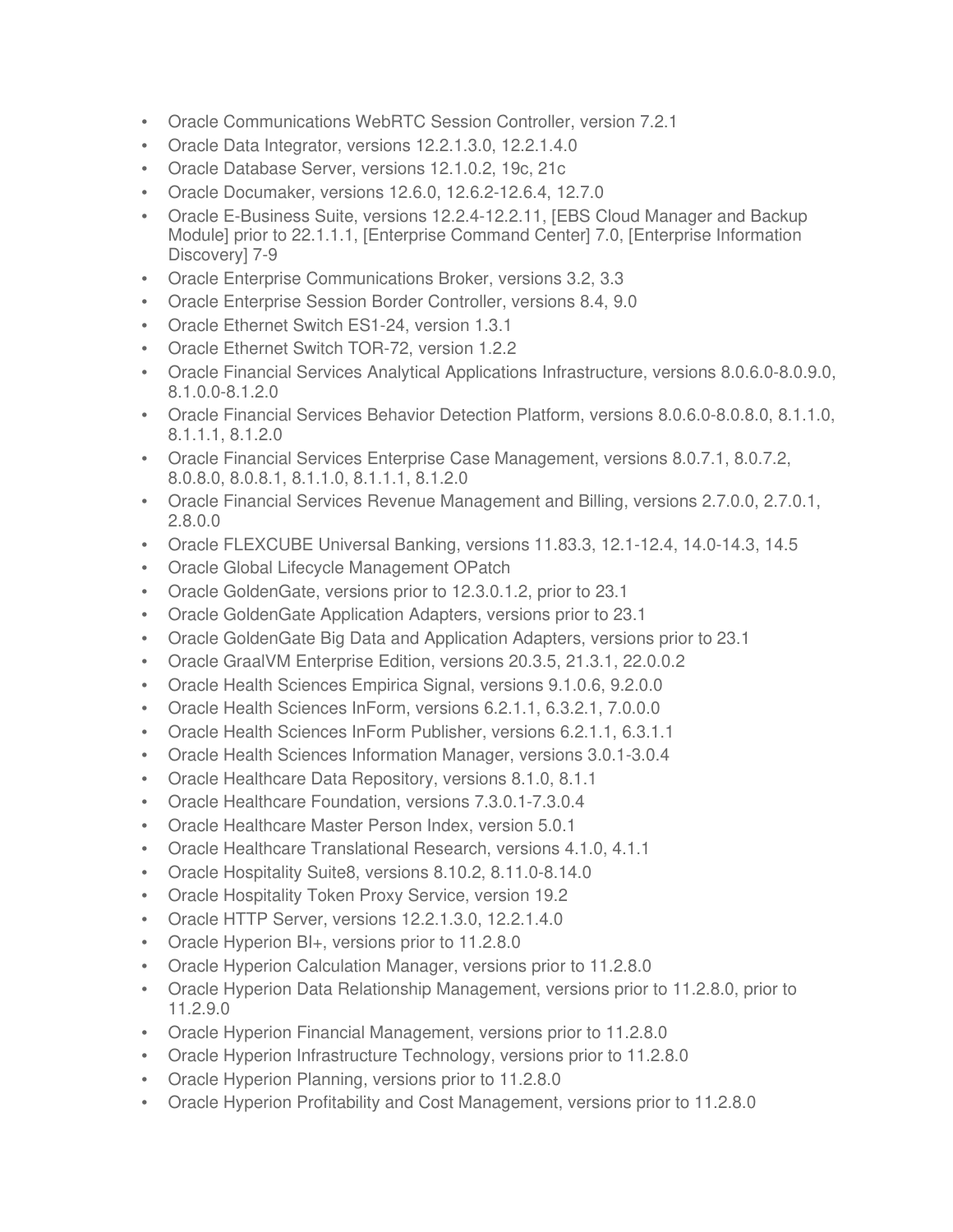- Oracle Hyperion Tax Provision, versions prior to 11.2.8.0
- Oracle Identity Management Suite, versions 12.2.1.3.0, 12.2.1.4.0
- Oracle Identity Manager Connector, versions 9.1.0, 11.1.1.5.0
- Oracle iLearning, versions 6.2, 6.3
- Oracle Insurance Data Gateway, version 1.0.1
- Oracle Insurance Insbridge Rating and Underwriting, versions 5.2.0, 5.4.0-5.6.0, 5.6.1
- Oracle Insurance Policy Administration, versions 11.0.2, 11.1.0, 11.2.8, 11.3.0, 11.3.1
- Oracle Insurance Rules Palette, versions 11.0.2, 11.1.0, 11.2.8, 11.3.0, 11.3.1
- Oracle Internet Directory, versions 12.2.1.3.0, 12.2.1.4.0
- Oracle Java SE, versions 7u331, 8u321, 11.0.14, 17.0.2, 18
- Oracle JDeveloper, versions 12.2.1.3.0, 12.2.1.4.0
- Oracle Managed File Transfer, versions 12.2.1.3.0, 12.2.1.4.0
- Oracle Middleware Common Libraries and Tools, version 12.2.1.4.0
- Oracle NoSQL Database
- Oracle Outside In Technology, version 8.5.5
- Oracle Payment Interface, versions 19.1, 20.3
- Oracle Product Lifecycle Analytics, version 3.6.1.0
- Oracle REST Data Services, versions prior to 21.2
- Oracle Retail Bulk Data Integration, version 16.0.3
- Oracle Retail Customer Insights, versions 15.0.2, 16.0.2
- Oracle Retail Customer Management and Segmentation Foundation, versions 17.0-19.0
- Oracle Retail Data Extractor for Merchandising, versions 15.0.2, 16.0.2
- Oracle Retail EFTLink, versions 17.0.2, 18.0.1, 19.0.1, 20.0.1, 21.0.0
- Oracle Retail Extract Transform and Load, version 13.2.8
- Oracle Retail Financial Integration, versions 14.1.3.2, 15.0.3.1, 16.0.1-16.0.3, 19.0.0, 19.0.1
- Oracle Retail Integration Bus, versions 14.1.3.2, 15.0.3.1, 16.0.1-16.0.3, 19.0.0, 19.0.1
- Oracle Retail Invoice Matching, version 16.0.3
- Oracle Retail Merchandising System, versions 16.0.3, 19.0.1
- Oracle Retail Service Backbone, versions 14.1.3.2, 15.0.3.1, 16.0.1-16.0.3, 19.0.0, 19.0.1
- Oracle Retail Store Inventory Management, versions 14.0.4.13, 14.1.3.5, 14.1.3.14, 15.0.3.3, 15.0.3.8, 16.0.3.7
- Oracle Retail Xstore Office Cloud Service, versions 16.0.6, 17.0.4, 18.0.3, 19.0.2, 20.0.1
- Oracle Retail Xstore Point of Service, versions 16.0.6, 17.0.4, 18.0.3, 19.0.2, 20.0.1, 21.0.0
- Oracle SD-WAN Edge, versions 9.0, 9.1
- Oracle Secure Backup
- Oracle Secure Global Desktop, version 5.6
- Oracle Solaris, version 11
- Oracle Solaris Cluster, version 4
- Oracle SQL Developer, versions prior to 21.99
- Oracle StorageTek ACSLS, version 8.5.1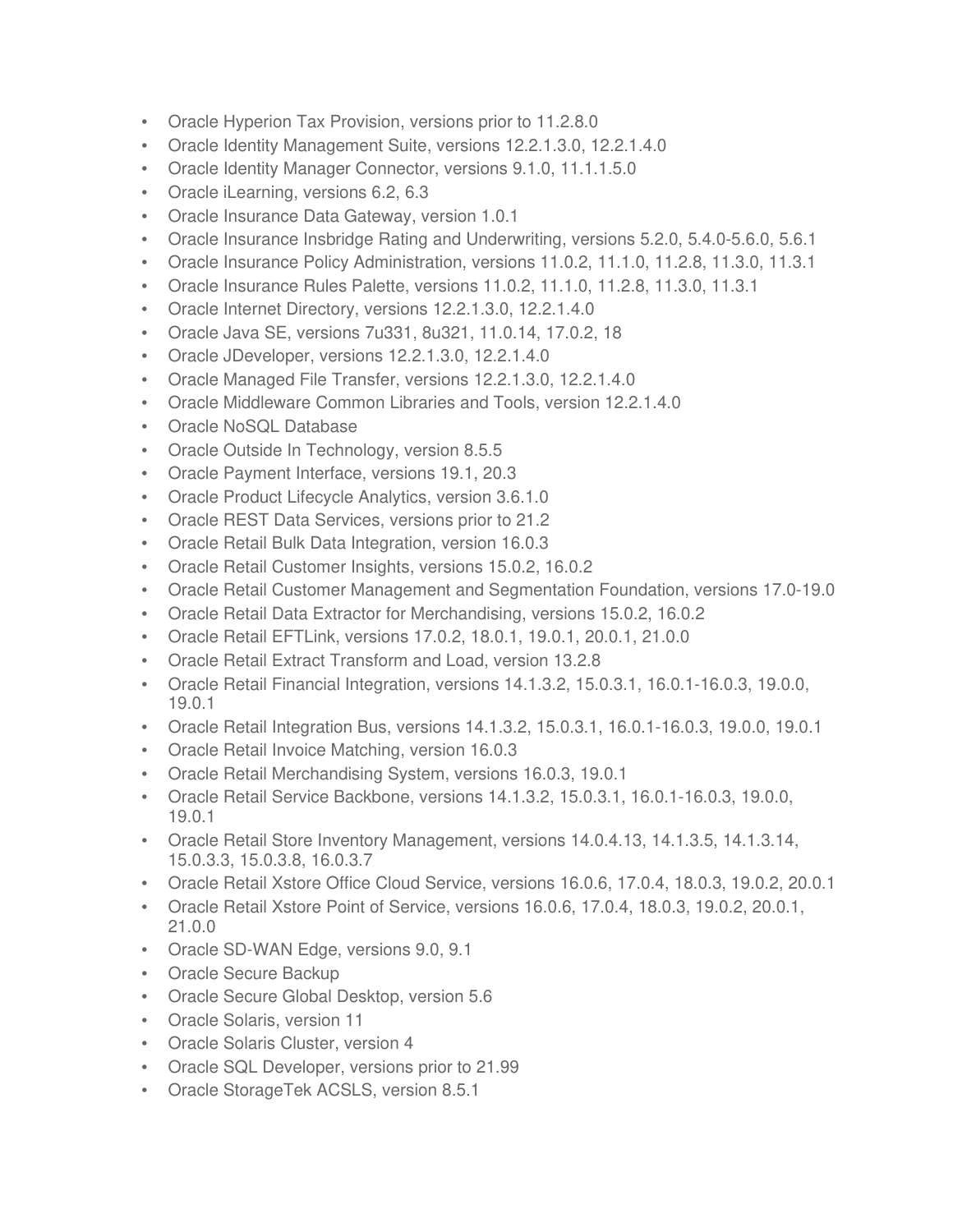- Oracle StorageTek Tape Analytics (STA), version 2.4
- Oracle Taleo Platform, versions prior to 22.1
- Oracle Transportation Management, versions 6.4.3, 6.5.1
- Oracle Tuxedo, version 12.2.2.0.0
- Oracle Utilities Framework, versions 4.3.0.1.0-4.3.0.6.0, 4.4.0.0.0, 4.4.0.2.0, 4.4.0.3.0
- Oracle VM VirtualBox, versions prior to 6.1.34
- Oracle Web Services Manager, versions 12.2.1.3.0, 12.2.1.4.0
- Oracle WebCenter Portal, versions 12.2.1.3.0, 12.2.1.4.0
- Oracle WebCenter Sites, versions 12.2.1.3.0, 12.2.1.4.0
- Oracle WebLogic Server, versions 12.2.1.3.0, 12.2.1.4.0, 14.1.1.0.0
- Oracle ZFS Storage Appliance Kit, version 8.8
- OSS Support Tools, versions 2.12.42, 18.3
- PeopleSoft Enterprise CS Academic Advisement, version 9.2
- PeopleSoft Enterprise FIN Cash Management, version 9.2
- PeopleSoft Enterprise PeopleTools, versions 8.58, 8.59
- PeopleSoft Enterprise PRTL Interaction Hub, version 9.1
- Primavera Unifier, versions 17.7-17.12, 18.8, 19.12, 20.12, 21.12

### **RISK:**

#### **Government:**

- Large and medium government entities: **High**
- Small government entities: **High**

#### **Businesses:**

- Large and medium business entities: **High**
- Small business entities: **High**

### **Home users: Low**

### **RECOMMENDATIONS:**

### We recommend the following actions be taken:

- Apply appropriate patches or appropriate mitigations provided by Oracle to vulnerable systems immediately after appropriate testing.
- Run all software as a non-privileged user (one without administrative rights) to diminish the effects of a successful attack.
- Remind all users not to visit untrusted websites or follow links provided by unknown or untrusted sources.
- Inform and educate users regarding threats posed by hypertext links contained in emails or attachments especially from untrusted sources.
- Apply the Principle of Least Privilege to all systems and services.